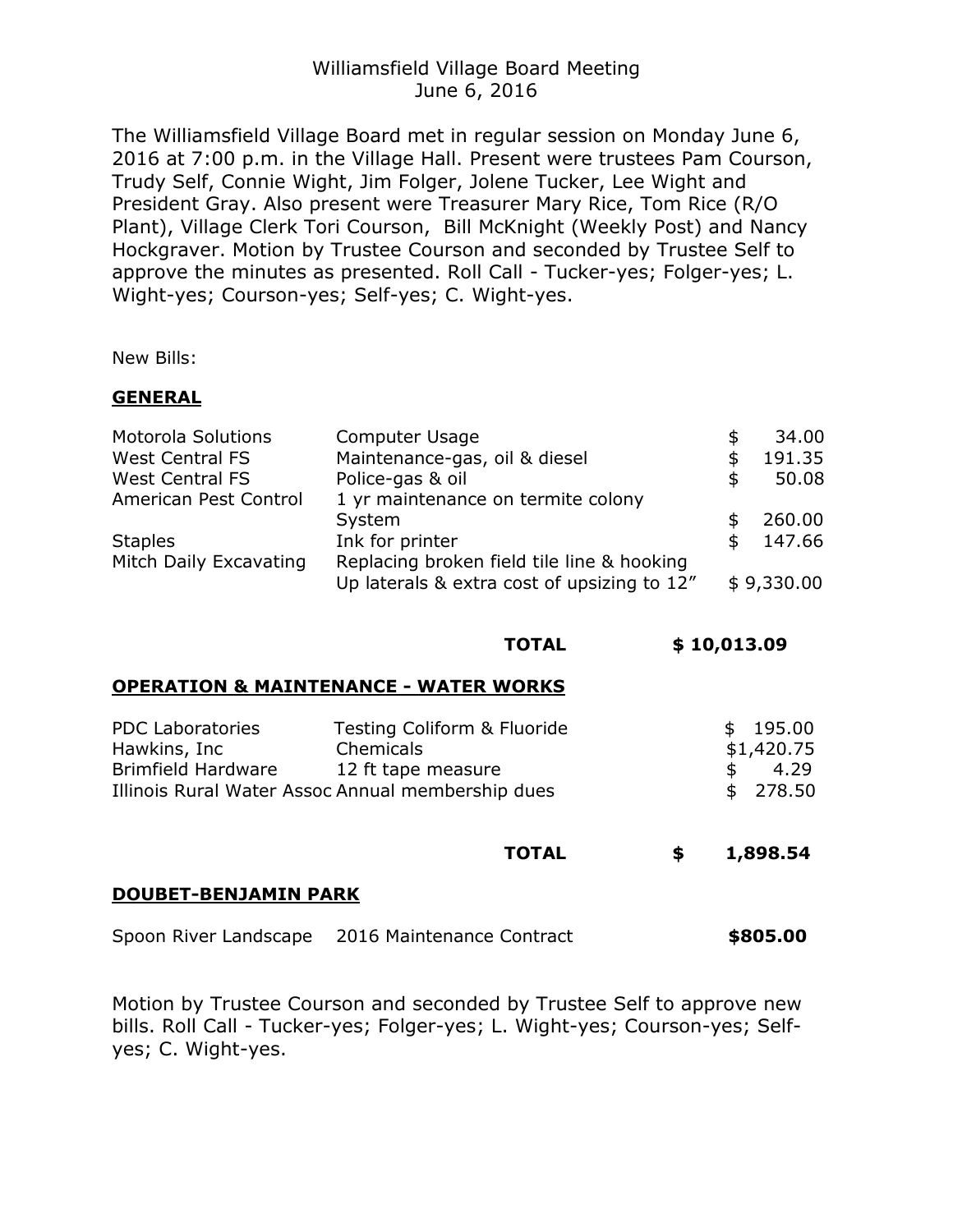Motion by Trustee Tucker and seconded by Trustee Folger to approve financial statements. Roll Call - Tucker-yes; Folger-yes; L. Wight-yes; Courson-yes; Self-yes; C. Wight-yes.

Public Comment: Nancy Hockgraver has some concerns about the field behind her not draining properly. She is unable to mow it because of water running through it and the field is veru muddy for a long period of time. Jim Folger is going to have Rick look into it. Mary Rice asked the board permission to purchase a new printer/fax/copier from Staples for \$149 plus a warranty for \$15. Motion to approve by Trustee L. Wight and seconded by Trustee Self. Roll Call - Tucker-yes; Folger-yes; L. Wight-yes; Courson-yes; Self-yes; C. Wight-yes.

Correspondence: President Gray received literature about Illinois municipal impact on revenue coming in from Motor Fuel Tax and Gaming tax. The State might withhold these taxes from the Village.

Maintenance Report: The noon whistle/tornado warning siren is up and running. Trustee Folger stated the maintenance department has been busy mowing and filling holes in the streets with gravel. They have moved the piles of gravel from across the street from Shop Around the Corner. They are going to be working on the tiles in the slue this next week. Trustee Tucker requested the grass between the road and the sidewalk near down town be trimmed down before the Williamsfield Garden Tours this weekend. Trustee Folger is going to follow up on when the next set of new water meters will be installed and possibly borrowing heavy equipment from the township or purchasing the Village a new tractor.

Police Report: The following calls of service were handled by the police department for the month of May:

| <b>Driving Complaint</b> | Unable to Locate         |
|--------------------------|--------------------------|
| <b>ATV Complaint</b>     | Warned and Advised       |
| Service other Agency     | Peoria County SO         |
| Dog at Large Complaint   | Owner warned and advised |

## **Citations issued in May**

| Violations                  | <b>Citations</b> | Warnings |
|-----------------------------|------------------|----------|
| Seatbelt                    |                  |          |
| Speeding                    |                  |          |
| Disobeyed Stop Sign         |                  |          |
| <b>Ordinance Violations</b> |                  |          |
| Other                       |                  |          |